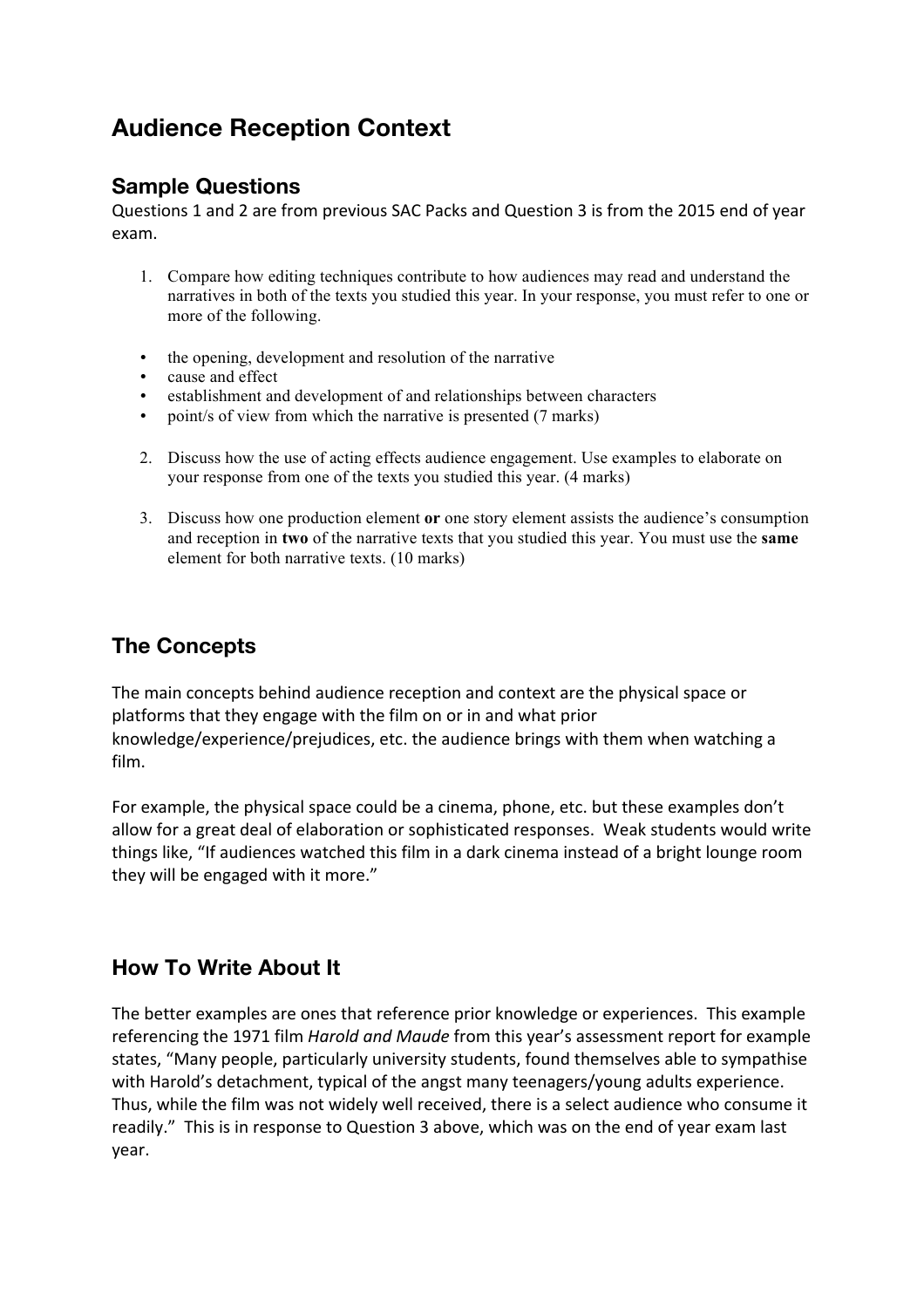You can also talk about the genre/style of the film and how audience's familiar with, or who are fans of that, genre/style will be satisfied or able to recognise the content, or will have certain expectations, and thus be engaged with it more when those expectations are met.

#### **Scott Pilgrim vs the World**

For Scott Pilgrim, for example, because of all of the pop culture and game references, students could talk about that. For example:

"Scott's dream sequence that introduces Ramona is a nod to the final sequence from the hugely popular video game Final Fantasy VIII. This sequence, however, subverts the audience's expectations of what an action movie and video game should be. Usually, the tough, strong male lead is saving the world, or at the very least, the damsel in distress, just like many video game narratives that existed in the 80s and 90s and is indeed the narrative for Final Fantasy VIII. In this action film, however, the male lead is the antithesis of an action hero, awkward and weak and the tough confident Ramona Flowers is the female lead arriving to save Scott. Feminist audience members, in particular, identified positively with the film's role subversion, as many women have grown tired of the inherent sexism that exists within gaming culture. The outdated gaming concept of a woman being a prize that needs rescuing by a strong male character is subverted in this sequence and numerous others in the film, as Scott is collapsed helplessly on his knees. Despite its poor box office showing upon release, due to its more progressive gender representation, Scott Pilgrim still garnered a successful following amongst female and feminist audiences."

This answer would need adapting to more adequately suit a Narrative question. The above sample discusses just audience reception, with a bit of reference to genre, but more often, audience reception context isn't asked as a stand alone question but in conjunction with production and story elements. For the above response, you could talk about the use of camera and how it frames Scott and Ramona, or the use of acting and how Scott is slumped on his knees grimacing whilst Ramona skates confidently by, or cause and effect where they discuss the introduction of Ramona as a causal agent, etc. If they insert this into it and adapt it a little they'd have decent audience reception context response.

If you're going to go the feminist route, they could also make mention of the Bechdel Test too (the test named after Alison Bechdel that tests gender equality and feminism in films and fiction in general. The basic premise is to at least pass the test a film has to feature at least two women who talk to each other about something other than a man.) Scott Pilgrim's a bit light on because for the most part everybody's talking about Scott, but it does actually pass the test, e.g Knives asks Julie where to find Clash at Demonhead records and Knives also tells Envy that she loves her band and reads her blog. It's a weak pass, but on average, over 40% of movies don't pass this test. It doesn't necessarily mean that a film is a feminist film if it passes, but it's at least heading in the right direction.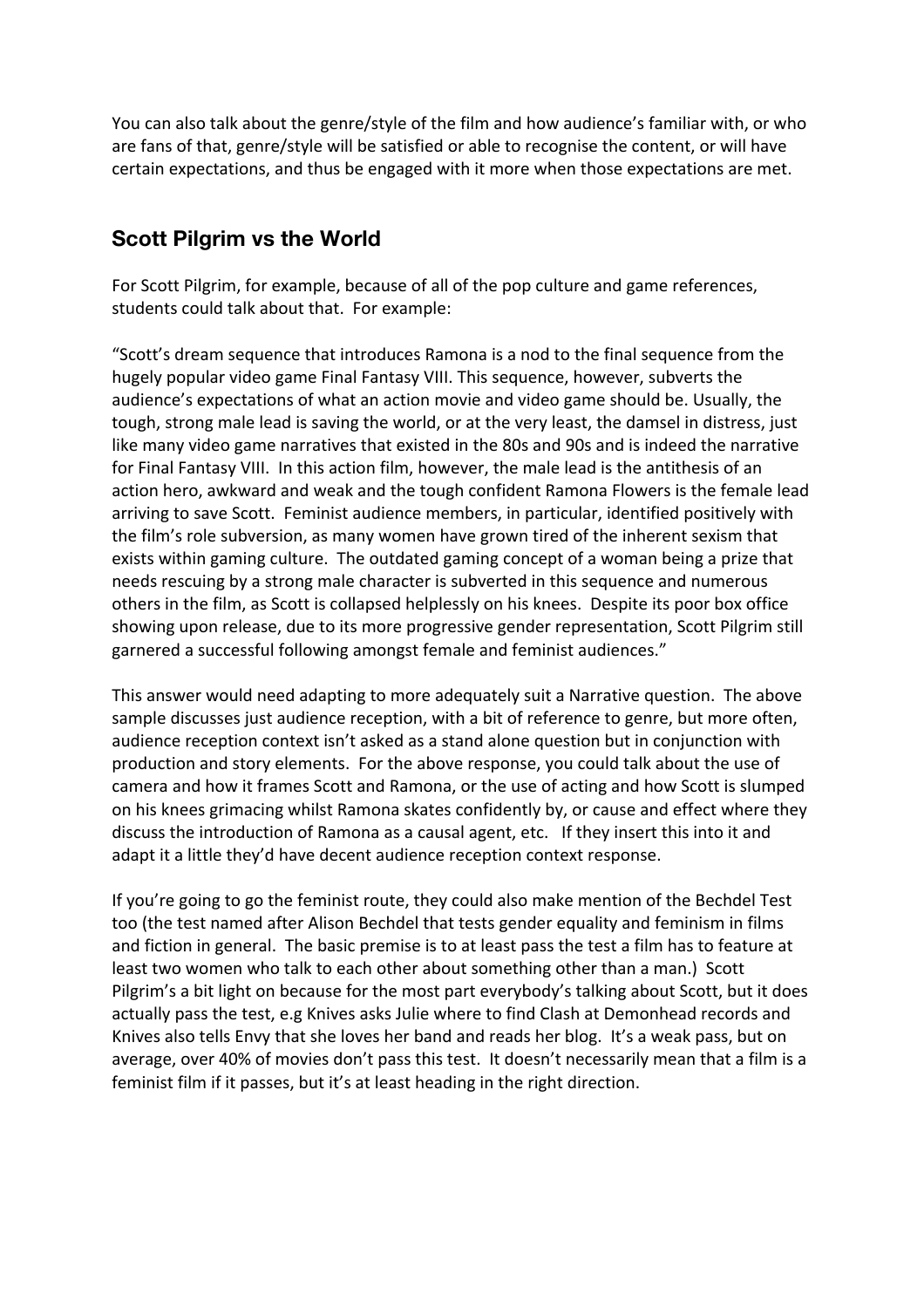### **Genre & Audience Expectations**

The other path to take is when you're talking about genre. Audiences who are fans of, or at the very least familiar with, particular genres will have expectations based on this knowledge/previous experience with films of that genre, on what will be included in the film. As I've mentioned in the Scott Pilgrim example above, audiences familiar with action films, for example, will have an expectation that there will be a big, strong, tough hero who is going to save the day and Scott Pilgrim subverts that expectation.

The issue with expectations of course, is that it can make films predictable, because audiences are familiar with the conventions of the genre. Horror movies, for example, have the oft-used trope of a character bending over in front of a mirror and then when they stand back up again there's a killer/monster behind them for a classic jump scare. Consequently, film makers try and toy with these expectations, where they will have the mirror shot and the music will build as the character bends over. The music gets louder, the audience gets more tense because they know what's coming, but then the character stands up and the music abruptly stops and there's nobody there. Because these tropes get used regularly, the film makers try to make their films more unique by having nods to the convention but then changing it so that the audience is familiar with what's going on but is still surprised.

## **Predestination**

The Spierig Brothers did this with *Predestination*. The genre of Predestination is science fiction, or more specifically a sci-fi time travel film. Audiences familiar with time travel films will be aware of the trickiest element of making a time travel film, known as the "time travel paradox", also known as a "temporal paradox".

One of the main temporal paradoxes is known as a causal loop. A causal loop is the paradox that occurs when an event in the future is the cause for something in the past, which in turn is the cause of the future event. A causal loop is also often referred to as a "predestination paradox".

This paradox often takes the form of the simple question, "What happens if I meet myself?"

Previous time travel films, such as *Back to the Future* claim that this possibility would be disastrous. As Doc Brown states when he and Marty are discussing the possibility of 1985 Jennifer running into 2015 Jennifer: "Seeing herself thirty years into the future...would create a time paradox. The results of which could cause a chain reaction that would unravel the very fabric of the space-time continuum and destroy the entire universe!"

Another version of this is, "What happens if I go back in time and kill my own grandfather? Do I no longer exist because I don't get a chance to be born and if not, how do I go back in time to kill my grandfather?"